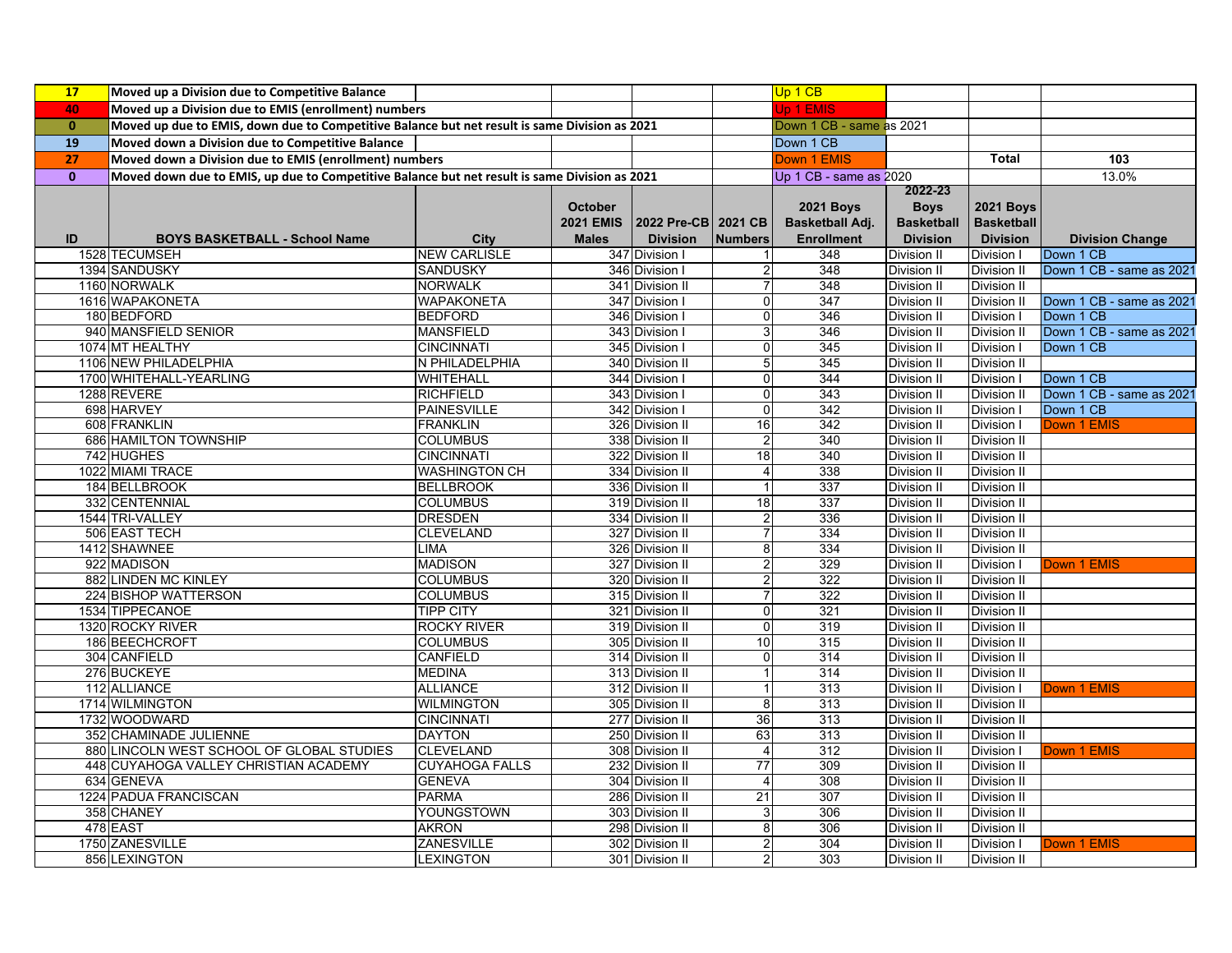| 956 MARIETTA             | <b>MARIETTA</b>        | 291 Division II | 9               | 300              | Division II        | Division II         |             |
|--------------------------|------------------------|-----------------|-----------------|------------------|--------------------|---------------------|-------------|
| 914 LUTHERAN WEST        | <b>ROCKY RIVER</b>     | 216 Division II | 84              | 300              | Division II        | Division II         |             |
| 802 KENSTON              | <b>CHAGRIN FALLS</b>   | 298 Division II | 0               | 298              | Division II        | Division I          | Down 1 EMIS |
| 330 CELINA               | <b>CELINA</b>          | 294 Division II | $\overline{2}$  | 296              | Division II        | Division II         |             |
| 666 GRANVILLE            | <b>GRANVILLE</b>       | 295 Division II | 0               | 295              | Division II        | Division II         |             |
| 390 CLOVERLEAF           | <b>LODI</b>            | 294 Division II | 0               | 294              | Division II        | Division II         |             |
| 1522 TALLMADGE           | <b>TALLMADGE</b>       | 293 Division II | $\mathbf 1$     | 294              | <b>Division II</b> | Division II         |             |
| 976 MAUMEE               | <b>MAUMEE</b>          | 291 Division II | 1               | 292              | Division II        | Division II         |             |
| 464 DEFIANCE             | <b>DEFIANCE</b>        | 283 Division II | 9               | 292              | Division II        | Division II         |             |
| 144 ATHENS               | THE PLAINS             | 290 Division II | 1               | 291              | Division II        | Division II         |             |
| 678 GREENVILLE           | <b>GREENVILLE</b>      | 290 Division II | 1               | 291              | Division II        | Division II         |             |
| 1158 NORTON              | <b>NORTON</b>          | 289 Division II | $\mathbf 1$     | 290              | Division II        | Division II         |             |
| 398 COLLINWOOD           | <b>CLEVELAND</b>       | 289 Division II | 0               | 289              | Division II        | Division II         |             |
| 1398 SCOTT               | <b>TOLEDO</b>          | 286 Division II | 3               | 289              | Division II        | Division II         |             |
| 320 CARROLL              | <b>DAYTON</b>          | 268 Division II | 21              | 289              | Division II        | Division II         |             |
| 1626 WASHINGTON          | <b>WASHINGTON C.H.</b> | 272 Division II | 16              | 288              | Division II        | Division II         |             |
| 232 BLOOM-CARROLL        | CARROLL                | 285 Division II | 0               | 285              | Division II        | Division II         |             |
| 1190 OAKWOOD             | <b>DAYTON</b>          | 284 Division II | 0               | 284              | Division II        | Division II         |             |
| 788 JOHN GLENN           | <b>NEW CONCORD</b>     | 276 Division II | 8               | 284              | Division II        | Division II         |             |
| <b>188 BELLEFONTAINE</b> | <b>BELLEFONTAINE</b>   | 282 Division II | 0               | 282              | Division II        | Division II         |             |
| 762 JACKSON              | <b>JACKSON</b>         | 277 Division II | 5               | 282              | Division II        | Division II         |             |
| 892 LONDON               | <b>LONDON</b>          | 281 Division II | 0               | 281              | Division II        | Division II         |             |
| 212 BEXLEY               | <b>COLUMBUS</b>        | 280 Division II | $\overline{0}$  | 280              | Division II        | Division II         |             |
| 1734 WOODWARD            | <b>TOLEDO</b>          | 280 Division II | 0               | 280              | Division II        | Division II         |             |
| 196 BENEDICTINE          | <b>CLEVELAND</b>       | 217 Division II | 63              | 280              | Division II        | Division II         |             |
| 526 ELIDA                | <b>ELIDA</b>           | 275 Division II | $\vert$         | 279              | Division II        | Division II         |             |
| 286 BUCKEYE VALLEY       | <b>DELAWARE</b>        | 264 Division II | 15              | 279              | <b>Division II</b> | Division II         |             |
| 1410 SHAW                | <b>EAST CLEVELAND</b>  | 199 Division II | 80              | 279              | Division II        | Division II         |             |
| 168 BAY                  | <b>BAY VILLAGE</b>     | 278 Division II | $\overline{0}$  | 278              | Division II        | <b>Division II</b>  |             |
| 1108 NEW RICHMOND        | <b>NEW RICHMOND</b>    | 270 Division II | $\overline{7}$  | 277              | <b>Division II</b> | Division II         |             |
| 392 CLYDE                | <b>CLYDE</b>           | 268 Division II | $\overline{7}$  | 275              | Division II        | Division II         |             |
| 1206 ONTARIO             | <b>ONTARIO</b>         | 259 Division II | 16              | 275              | Division II        | Division II         |             |
| 1678 WEST GEAUGA         | <b>CHESTERLAND</b>     | 273 Division II | $\overline{1}$  | 274              | Division II        | Division II         |             |
| 718 HILLSBORO            | <b>HILLSBORO</b>       | 273 Division II | 0               | 273              | <b>Division II</b> | Division II         |             |
| 1002 MEADOWDALE          | <b>DAYTON</b>          | 263 Division II | $\overline{7}$  | 270              | Division II        | <b>Division III</b> | Jp 1 EMIS   |
| 964 MARLINGTON           | <b>ALLIANCE</b>        | 260 Division II | 10              | 270              | Division II        | Division II         |             |
| 1324 ROGERS              | <b>TOLEDO</b>          | 259 Division II | 11              | 270              | <b>Division II</b> | <b>Division II</b>  |             |
| 796 JONATHAN ALDER       | <b>PLAIN CITY</b>      | 268 Division II | 0               | 268              | Division II        | Division II         |             |
| 483 EAST                 | YOUNGSTOWN             | 258 Division II | 10              | 268              | Division II        | Division II         |             |
| 342 CENTRAL CATHOLIC     | Toledo                 | 219 Division II | 49              | 268              | Division II        | <b>Division II</b>  |             |
| 1420 SHERIDAN            | <b>THORNVILLE</b>      | 267 Division II | $\overline{0}$  | 267              | Division II        | <b>Division II</b>  |             |
| 642 GILMOUR ACADEMY      | <b>GATES MILLS</b>     | 190 Division II | $\overline{77}$ | $\overline{267}$ | Division II        | Division II         |             |
| 1252 PHILO               | <b>DUNCAN FALLS</b>    | 258 Division II | 8 <sup>1</sup>  | 266              | Division II        | <b>Division II</b>  |             |
| 1618 WARREN              | <b>VINCENT</b>         | 256 Division II | 8               | 264              | Division II        | Division II         |             |
| 402 THURGOOD MARSHALL    | <b>DAYTON</b>          | 251 Division II | $\overline{13}$ | 264              | Division II        | Division II         |             |
| 370 CIRCLEVILLE          | <b>CIRCLEVILLE</b>     | 260 Division II | 3               | 263              | Division II        | Division II         |             |
| 164 BATAVIA              | <b>BATAVIA</b>         | 252 Division II | 11              | 263              | Division II        | Division II         |             |
| 702 HAWKEN               | <b>GATES MILLS</b>     | 226 Division II | 36              | 262              | Division II        | Division II         |             |
| 1496 STREETSBORO         | <b>STREETSBORO</b>     | 259 Division II | $\overline{2}$  | 261              | Division II        | Division II         |             |
| 1524 TAYLOR              | <b>CLEVES</b>          | 253 Division II | 8               | 261              | Division II        | Division II         |             |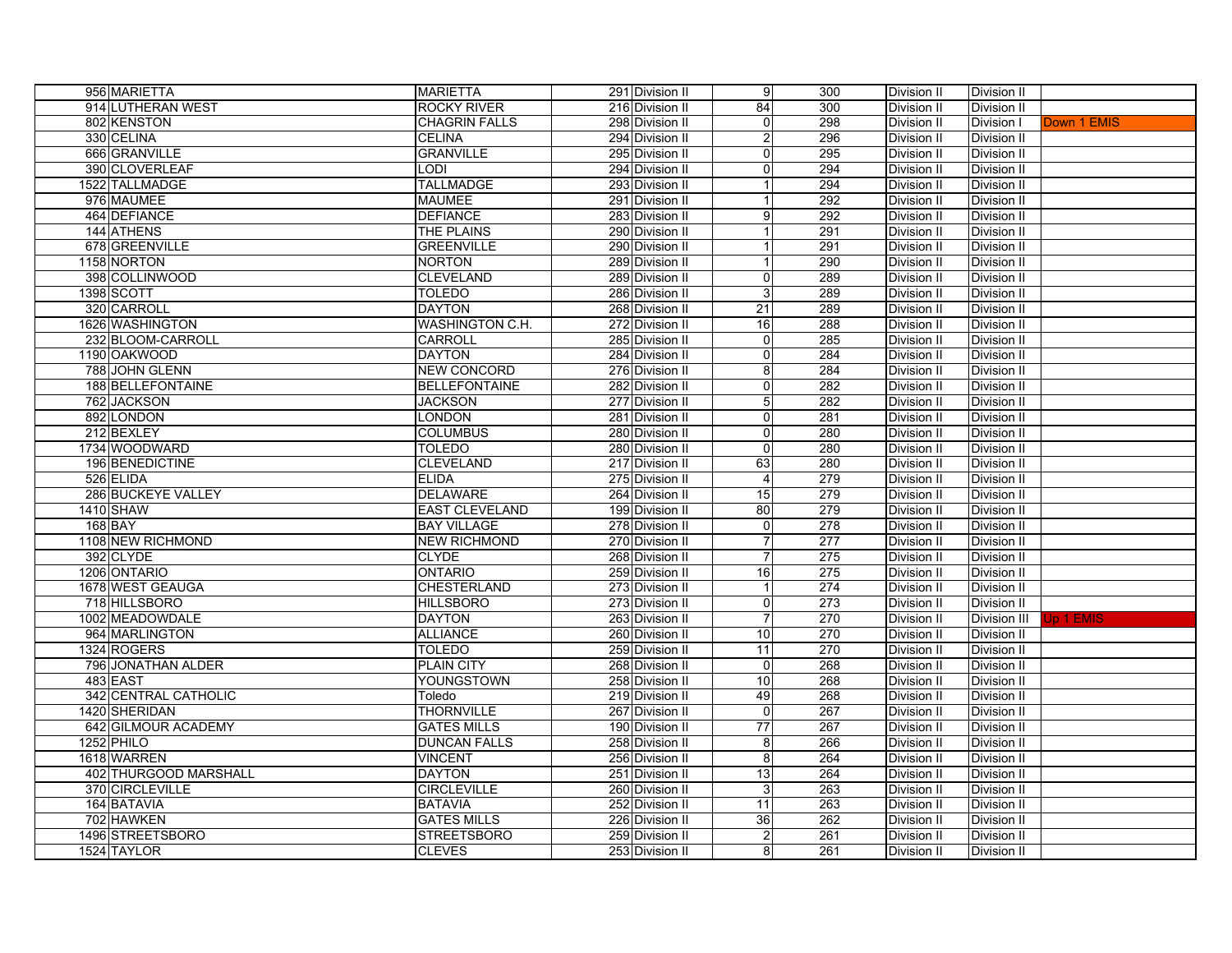| 1364 VILLA ANGELA-ST JOSEPH          | <b>CLEVELAND</b>     | 196 Division II  | 65               | 261 | Division II        | Division II         |                        |
|--------------------------------------|----------------------|------------------|------------------|-----|--------------------|---------------------|------------------------|
| 590 FIRELANDS                        | <b>OBERLIN</b>       | 250 Division II  | 9                | 259 | Division II        | Division II         |                        |
| 1012 ST MARYS MEMORIAL               | <b>ST MARYS</b>      | 257 Division II  | $\mathbf{1}$     | 258 | Division II        | Division II         |                        |
| 476 DUNBAR                           | <b>DAYTON</b>        | 235 Division II  | 23               | 258 | Division II        | Division II         |                        |
| 502 EASTMOOR ACADEMY                 | <b>COLUMBUS</b>      | 252 Division II  | $\overline{4}$   | 256 | Division II        | Division II         |                        |
| 384 CLEVELAND CENTRAL CATHOLIC       | <b>CLEVELAND</b>     | 186 Division III | 70               | 256 | <b>Division II</b> | Division II         | Up 1 CB - same as 2021 |
| 1488 STEUBENVILLE                    | <b>STEUBENVILLE</b>  | 255 Division II  | 0                | 255 | Division II        | Division II         |                        |
| 652 GLENVILLE                        | <b>CLEVELAND</b>     | 249 Division II  | $\overline{6}$   | 255 | Division II        | Division II         |                        |
| 1596 VAN WERT                        | <b>VAN WERT</b>      | 252 Division II  | $\overline{2}$   | 254 | Division II        | Division II         |                        |
| 752 INDIAN HILL                      | <b>CINCINNATI</b>    | 253 Division II  | $\overline{0}$   | 253 | Division II        | Division II         |                        |
| 994 NILES MC KINLEY                  | <b>NILES</b>         | 253 Division II  | $\overline{0}$   | 253 | Division II        | Division II         |                        |
| 158 BADIN                            | <b>HAMILTON</b>      | 232 Division II  | 21               | 253 | Division II        | Division II         |                        |
| 1162 NORTHWEST                       | <b>CANAL FULTON</b>  | 250 Division II  |                  | 251 | Division II        | Division II         |                        |
| 1180 NOTRE DAME-CATHEDRAL LATIN      | <b>CHARDON</b>       | 243 Division II  | 8                | 251 | Division II        | Division II         |                        |
| 738 HUBBARD                          | <b>HUBBARD</b>       | 248 Division II  | $\boldsymbol{2}$ | 250 | Division II        | Division II         |                        |
| 1432 CANTON SOUTH                    | CANTON               | 231 Division II  | 19               | 250 | Division II        | Division II         |                        |
| 1472 SPRINGFIELD                     | <b>AKRON</b>         | 240 Division II  | $\overline{9}$   | 249 | Division II        | Division II         |                        |
| 998 ARCHBISHOP McNICHOLAS            | <b>CINCINNATI</b>    | 212 Division II  | 37               | 249 | Division II        | Division II         |                        |
| 1240 PERKINS                         | <b>SANDUSKY</b>      | 233 Division II  | 15               | 248 | Division II        | Division II         |                        |
| 728 HOLY NAME                        | <b>PARMA HEIGHTS</b> | 206 Division II  | 42               | 248 | Division II        | Division II         |                        |
| 1416 SHELBY                          | Shelby               | 247 Division II  | 0                | 247 | Division II        | Division II         |                        |
| 322 CARROLLTON                       | <b>CARROLLTON</b>    | 245 Division II  | 2                | 247 | <b>Division II</b> | Division II         |                        |
| 751 INDIAN CREEK                     | <b>WINTERSVILLE</b>  | 238 Division II  | 8                | 246 | Division II        | Division II         |                        |
| 1332 ROSSFORD                        | Rossford             | 235 Division II  | 11               | 246 | Division II        | Division II         |                        |
| 1235 PONITZ CAREER TECHNOLOGY CENTER | <b>DAYTON</b>        | 233 Division II  | 13               | 246 | <b>Division II</b> | Division II         |                        |
| 870 LICKING VALLEY                   | <b>NEWARK</b>        | 244 Division II  |                  | 245 | Division II        | Division II         |                        |
| 806 KENTON RIDGE                     | <b>SPRINGFIELD</b>   | 239 Division II  | 5                | 244 | Division II        | Division II         |                        |
| 272 BRYAN                            | <b>BRYAN</b>         | 242 Division II  | $\overline{0}$   | 242 | Division II        | Division II         |                        |
| 1636 WAVERLY                         | <b>WAVERLY</b>       | 240 Division II  | $\overline{2}$   | 242 | Division II        | Division II         |                        |
| 758 INDIAN VALLEY                    | <b>GNADENHUTTEN</b>  | 232 Division II  | 10               | 242 | Division II        | Division II         |                        |
| 1046 MINERVA                         | <b>MINERVA</b>       | 231 Division II  | 11               | 242 | <b>Division II</b> | Division II         |                        |
| 582 BISHOP FENWICK                   | <b>FRANKLIN</b>      | 179 Division III | 63               | 242 | Division II        | Division II         | Up 1 CB - same as 2021 |
| 962 MARION-FRANKLIN                  | <b>COLUMBUS</b>      | 239 Division II  | $\overline{0}$   | 239 | <b>Division II</b> | Division II         |                        |
| 554 FAIRFIELD UNION                  | LANCASTER            | 229 Division II  | 10               | 239 | Division II        | Division II         |                        |
| 1148 NORTHRIDGE                      | <b>DAYTON</b>        | 192 Division II  | 46               | 238 | <b>Division II</b> | Division II         |                        |
| 1080 NAPOLEON                        | <b>NAPOLEON</b>      | 236 Division II  | 1                | 237 | Division II        | Division II         |                        |
| 1634 WAUSEON                         | <b>WAUSEON</b>       | 235 Division II  | $\overline{a}$   | 237 | Division II        | Division II         |                        |
| 218 BISHOP HARTLEY                   | <b>COLUMBUS</b>      | 209 Division II  | 28               | 237 | Division II        | Division II         |                        |
| 190 BELLEVUE                         | <b>BELLEVUE</b>      | 235 Division II  | 1                | 236 | Division II        | Division II         |                        |
| 1392 SALEM                           | Salem                | 235 Division II  | 1                | 236 | Division II        | Division II         |                        |
| 1658 WEST BRANCH                     | <b>BELOIT</b>        | 230 Division II  | $6 \mid$         | 236 | Division II        | Division II         |                        |
| 988 MC CLAIN                         | <b>GREENFIELD</b>    | 227 Division II  | 9                | 236 | Division II        | Division II         |                        |
| 1208 ORANGE                          | PEPPER PIKE          | 235 Division II  | $\pmb{0}$        | 235 | Division II        | Division II         |                        |
| 584 FIELD                            | <b>MOGADORE</b>      | 231 Division II  | 4                | 235 | Division II        | Division II         |                        |
| 830 LAKEWOOD                         | <b>HEBRON</b>        | 228 Division II  | $\overline{7}$   | 235 | Division II        | Division II         |                        |
| 1568 UNIOTO                          | <b>CHILLICOTHE</b>   | 226 Division II  | 9                | 235 | Division II        | Division II         |                        |
| 428 COVENTRY                         | <b>AKRON</b>         | 231 Division II  | 3                | 234 | Division II        | Division II         |                        |
| 1314 RIVER VALLEY                    | <b>CALEDONIA</b>     | 225 Division II  | $\overline{9}$   | 234 | Division II        | Division II         |                        |
| 774 JEFFERSON AREA                   | <b>JEFFERSON</b>     | 228 Division II  | 5                | 233 | Division II        | <b>Division III</b> | Jp 1 EMIS              |
| 1724 WOODRIDGE                       | <b>PENINSULA</b>     | 223 Division II  | 10               | 233 | Division II        | Division II         |                        |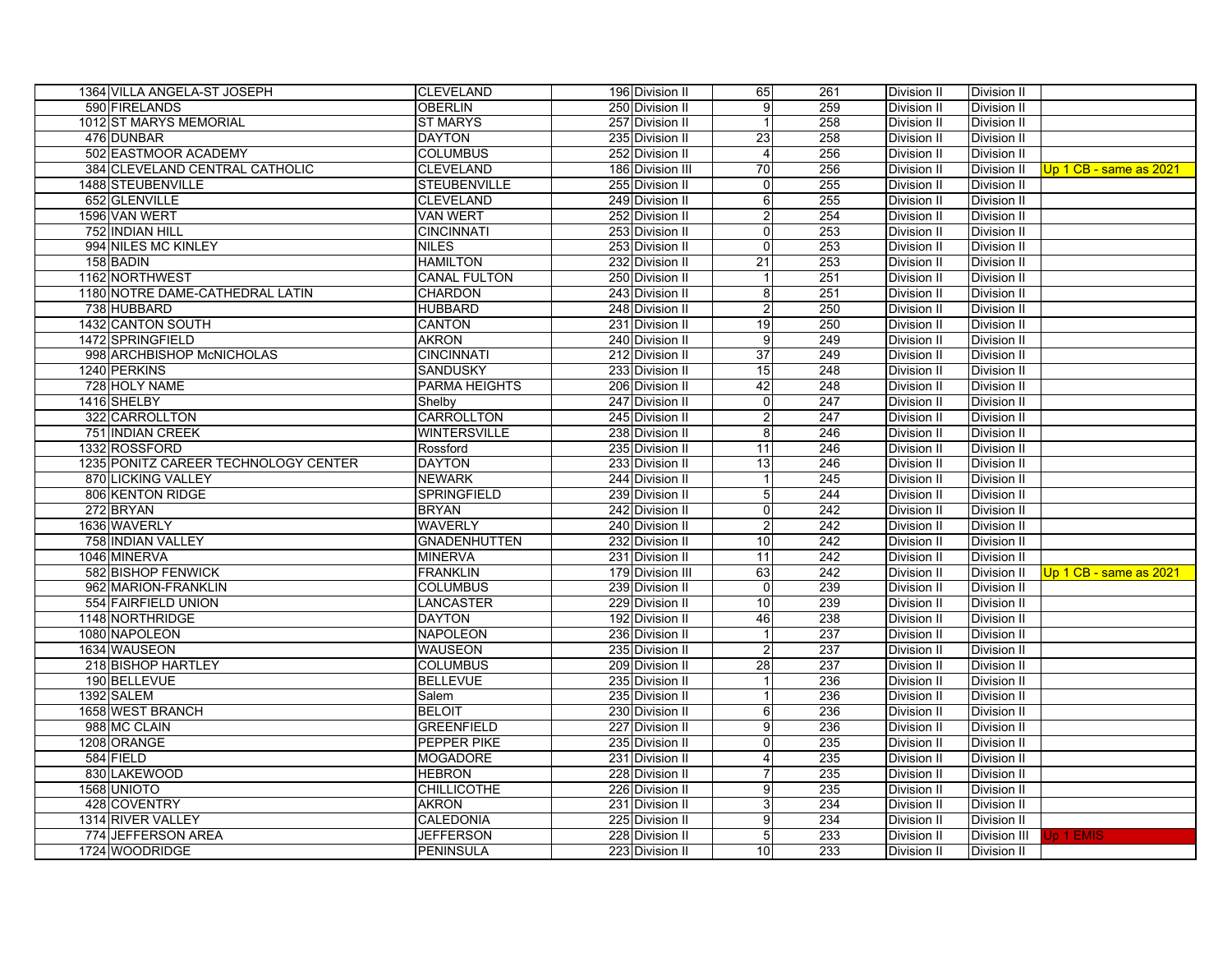| 1580 URSULINE                          | YOUNGSTOWN              | 191 Division II  | 42             | 233              | Division II        | Division II          |                 |
|----------------------------------------|-------------------------|------------------|----------------|------------------|--------------------|----------------------|-----------------|
| 510 EATON                              | <b>EATON</b>            | 232 Division II  | $\overline{0}$ | 232              | <b>Division II</b> | Division II          |                 |
| 1680 WEST HOLMES                       | <b>MILLERSBURG</b>      | 232 Division II  | $\mathbf 0$    | 232              | <b>Division II</b> | Division II          |                 |
| 388 CLINTON-MASSIE                     | <b>CLARKSVILLE</b>      | 231 Division II  | $\mathbf 1$    | 232              | Division II        | <b>Division II</b>   |                 |
| 166 BATH                               | LIMA                    | 224 Division II  | 7              | 231              | <b>Division II</b> | Division III         | Jp 1 EMIS       |
| 482 EAST                               | <b>COLUMBUS</b>         | 229 Division II  | 0              | 229              | Division II        | Division II          |                 |
| 1598 VERMILION                         | <b>VERMILION</b>        | 228 Division II  | $\mathbf 0$    | 228              | Division II        | Division II          |                 |
| 176 BEAVER                             | East Liverpool          | 225 Division II  | 2              | 227              | <b>Division II</b> | Division II          |                 |
| 274 BUCHTEL                            | <b>AKRON</b>            | 222 Division II  | 5              | 227              | Division II        | Division II          |                 |
| 1604 VINTON COUNTY                     | <b>MC ARTHUR</b>        | 225 Division II  | $\overline{0}$ | $\overline{225}$ | <b>Division II</b> | Division II          |                 |
| 1344 ST CLAIRSVILLE                    | <b>ST CLAIRSVILLE</b>   | 215 Division II  | 10             | 225              | <b>Division II</b> | Division II          |                 |
| 622 GALLIA ACADEMY                     | <b>GALLIPOLIS</b>       | 223 Division II  | 1              | 224              | Division II        | Division II          |                 |
| 1281 RAVENNA                           | Ravenna                 | 206 Division II  | 18             | $\overline{224}$ | <b>Division II</b> | Division II          |                 |
| 1744 WYOMING                           | <b>CINCINNATI</b>       | 223 Division II  | 0              | 223              | Division II        | Division II          |                 |
| 660 GRAHAM LOCAL                       | <b>ST PARIS</b>         | 208 Division II  | 15             | 223              | Division II        | Division II          |                 |
| 982 MAYSVILLE                          | ZANESVILLE              | 220 Division II  | $\overline{c}$ | 222              | <b>Division II</b> | Division II          |                 |
| 1414 SHAWNEE                           | SPRINGFIELD             | 216 Division II  | 5              | 221              | Division II        | Division III         | Jp 1 EMIS       |
| 890 LOGAN ELM                          | <b>CIRCLEVILLE</b>      | 217 Division II  | 3              | 220              | Division II        | <b>Division II</b>   |                 |
| 1578 URBANA                            | <b>URBANA</b>           | 215 Division II  | 3              | 218              | <b>Division II</b> | Division II          |                 |
| 198 BENJAMIN LOGAN                     | <b>BELLEFONTAINE</b>    | 208 Division II  | 9              | 217              | Division II        | Division II          |                 |
| 132 ARCHBISHOP ALTER                   | <b>KETTERING</b>        | 189 Division II  | 28             | 217              | Division II        | Division II          |                 |
| 1264 POLAND SEMINARY                   | <b>POLAND</b>           | 216 Division II  | $\mathbf 0$    | 216              | <b>Division II</b> | Division II          |                 |
| 282 BUCKEYE LOCAL                      | <b>RAYLAND</b>          | 209 Division II  | $\overline{7}$ | 216              | Division II        | Division III         | Jp 1 EMIS       |
| 369 CINCINNATI HILLS CHRISTIAN ACADEMY | <b>CINCINNATI</b>       | 167 Division III | 49             | 216              | <b>Division II</b> | Division III         | Up 1 CB         |
| 794 JOHNSTOWN                          | <b>JOHNSTOWN</b>        | 213 Division II  | $\overline{c}$ | 215              | <b>Division II</b> | Division III         | Jp 1 EMIS       |
| 300 CAMBRIDGE                          | <b>CAMBRIDGE</b>        | 214 Division II  | $\overline{0}$ | 214              | Division II        | Division II          |                 |
| 376 CLAYMONT                           | <b>UHRICHSVILLE</b>     | 214 Division II  | $\mathbf 0$    | 214              | <b>Division II</b> | Division II          |                 |
| 1068 MORGAN                            | MC CONNELSVILLE         | 214 Division II  | $\mathbf 0$    | 214              | Division II        | Division III         | Jp 1 EMIS       |
| 1316 RIVER VIEW                        | <b>WARSAW</b>           | 210 Division II  | $\overline{c}$ | 212              | Division II        | Division II          |                 |
| 1518 TAFT                              | <b>CINCINNATI</b>       | 205 Division II  | $\overline{7}$ | 212              | Division II        | <b>Division III</b>  | Jp 1 EMIS       |
| 206 BETHEL                             | <b>TIPP CITY</b>        | 210 Division II  | $\mathbf{1}$   | 211              | <b>Division II</b> | Division III         | <b>b</b> 1 EMIS |
| 606 FOSTORIA                           | <b>FOSTORIA</b>         | 210 Division II  | $\mathbf 0$    | 210              | Division II        | Division II          |                 |
| 1500 STRUTHERS                         | <b>STRUTHERS</b>        | 209 Division II  | $\mathbf{1}$   | 210              | <b>Division II</b> | Division II          |                 |
| 804 KENTON                             | <b>KENTON</b>           | 208 Division II  | $\overline{c}$ | 210              | Division II        | Division II          |                 |
| 534 ELYRIA CATHOLIC                    | <b>ELYRIA</b>           | 174 Division III | 36             | 210              | <b>Division II</b> | Division III         | Up 1 CB         |
| 378 CLEAR FORK                         | <b>BELLVILLE</b>        | 205 Division II  | 4              | 209              | Division II        | Division II          |                 |
| 514 EDGEWOOD                           | <b>ASHTABULA</b>        | 207 Division II  | $\mathbf{1}$   | 208              | Division II        | <b>Division II</b>   |                 |
| 262 BROOKSIDE                          | <b>SHEFFIELD</b>        | 199 Division II  | 9              | 208              | <b>Division II</b> | Division II          |                 |
| 1000 MEADOWBROOK                       | <b>BYESVILLE</b>        | 192 Division II  | 16             | 208              | Division II        | <b>Division II</b>   |                 |
| 620 GALION                             | <b>GALION</b>           | 206 Division II  | 0              | 206              | Division II        | Division II          |                 |
| 644 GIRARD                             | <b>GIRARD</b>           | 206 Division II  | $\mathbf 0$    | 206              | <b>Division II</b> | Division II          |                 |
| 500 EAST LIVERPOOL                     | <b>EAST LIVERPOOL</b>   | 204 Division II  |                | 205              | <b>Division II</b> | Division II          |                 |
| 1574 UPPER SANDUSKY                    | <b>UPPER SANDUSKY</b>   | 203 Division II  | $\overline{c}$ | 205              | <b>Division II</b> | <b>Division II</b>   |                 |
| 220 BISHOP READY                       | <b>COLUMBUS</b>         | 176 Division III | 28             | 204              | Division II        | <b>Division III</b>  | Up 1 CB         |
| 1100 NEW LEXINGTON                     | <b>NEW LEXINGTON</b>    | 203 Division II  | $\mathbf 0$    | 203              | Division II        | Division II          |                 |
| 1620 WARRENSVILLE HEIGHTS              | <b>WARRENSVILLE HTS</b> | 202 Division II  | $\mathbf{1}$   | 203              | <b>Division II</b> | Division II          |                 |
| 1421 SHRODER                           | <b>CINCINNATI</b>       | 196 Division II  | $\,6$          | 202              | Division II        | <b>Division II</b>   |                 |
| 228 BLANCHESTER                        | <b>BLANCHESTER</b>      | 188 Division II  | 14             | 202              | <b>Division II</b> | Division II          |                 |
| 208 BETHEL-TATE                        | <b>BETHEL</b>           | 190 Division II  | 10             | 200              | Division II        | Division II          |                 |
| 760 IRONTON                            | <b>IRONTON</b>          | 177 Division III | 23             | 200              |                    |                      |                 |
|                                        |                         |                  |                |                  | Division II        | Division III Up 1 CB |                 |